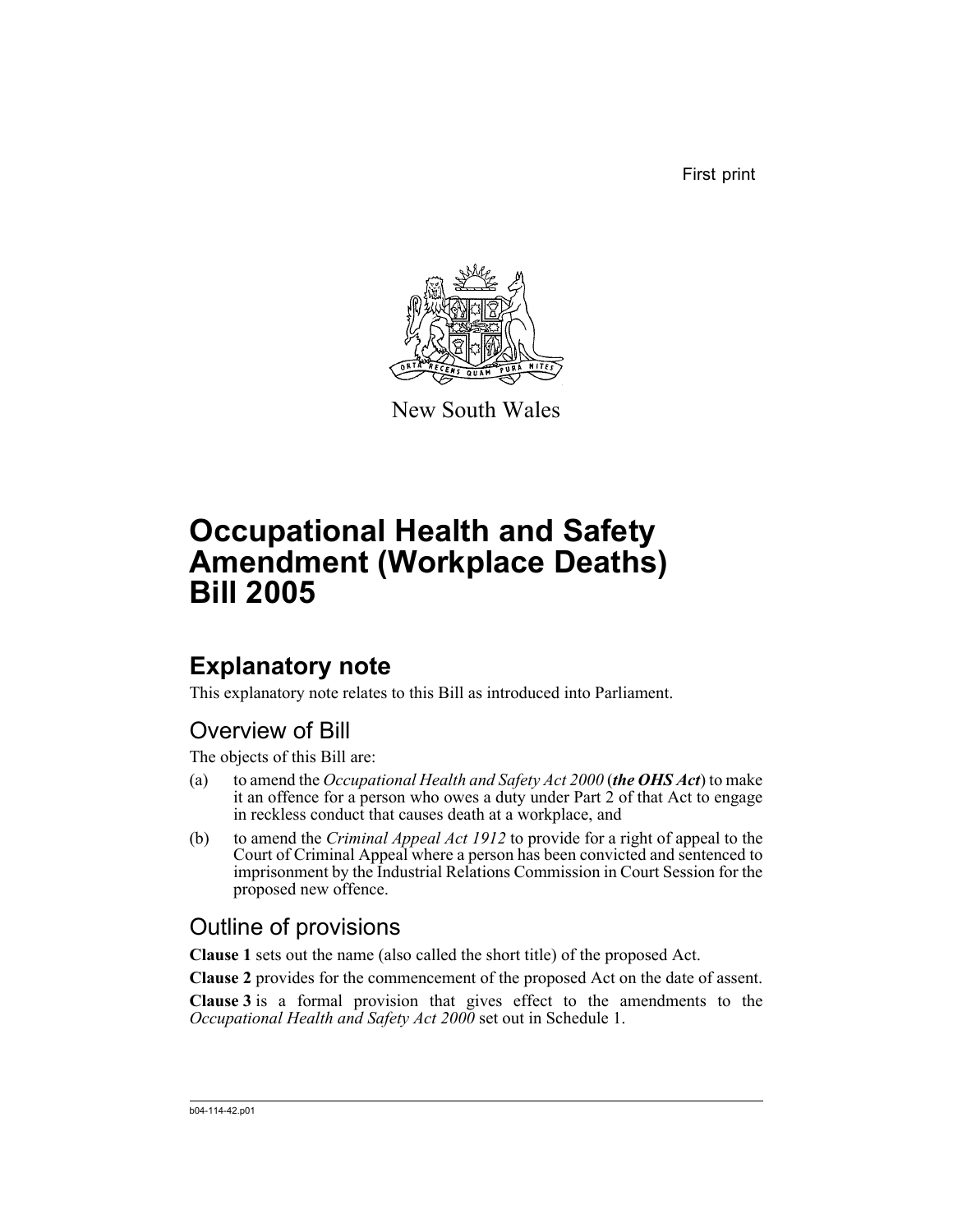Explanatory note

**Clause 4** is a formal provision that gives effect to the amendment to the *Criminal Appeal Act 1912* set out in Schedule 2.

**Clause 5** is a formal provision that gives effect to the amendment to the *Occupational Health and Safety Regulation 2001* set out in Schedule 3.

#### **Schedule 1 Amendment of Occupational Health and Safety Act 2000**

**Schedule 1 [1]** inserts proposed Part 2A (sections 32A and 32B) into the OHS Act to give effect to paragraph (a) of the Overview.

Proposed section 32A provides that a person:

- (a) whose conduct causes the death of another person at any place of work, and
- (b) who owes a duty under Part 2 of the OHS Act with respect to the health or safety of that person when engaging in that conduct, and
- (c) who is reckless as to the danger of death or serious injury to any person to whom that duty is owed that arises from that conduct,

is guilty of an offence. The proposed offence will carry a maximum penalty of \$1,650,000 (in the case of a corporation) or imprisonment for 5 years or \$165,000, or both (in the case of an individual).

A similar offence is contained in section 32 (Duty not to recklessly endanger persons at workplaces) of the *Occupational Health and Safety Act 2004* of Victoria.

The proposed section also provides for a defence to proceedings against a person for that offence if the person proves that there was a reasonable excuse for the conduct. This defence is in addition to the general defences to proceedings for offences against the OHS Act set out in section  $2\overline{8}$  of that Act.

Section 26 (Offences by corporations—liability of directors and managers) of the OHS Act provides that, in certain circumstances, if a corporation has contravened a provision of the OHS Act or the regulations under that Act, the directors of the corporation, and other persons concerned in the management of the corporation, are taken to have contravened the same provision. Proposed section  $32A(6)$  provides that section 26 of the OHS Act does not apply to this new offence. However, proposed subsection (6) (and proposed subsection (5)) make it clear that this does not prevent a director or other person concerned in the management of a corporation from being prosecuted under the proposed section for an offence committed by the director or other person.

Proposed section 32B deals with prosecutions for offences under the proposed Part. Proposed section 32B (1) provides that, despite section 105 of the OHS Act, proceedings for an offence against this Part may only be dealt with summarily before the Industrial Relations Commission in Court Session. (Section 105 of the OHS Act generally also allows for proceedings for offences against the OHS Act to be dealt with summarily before a Local Court.)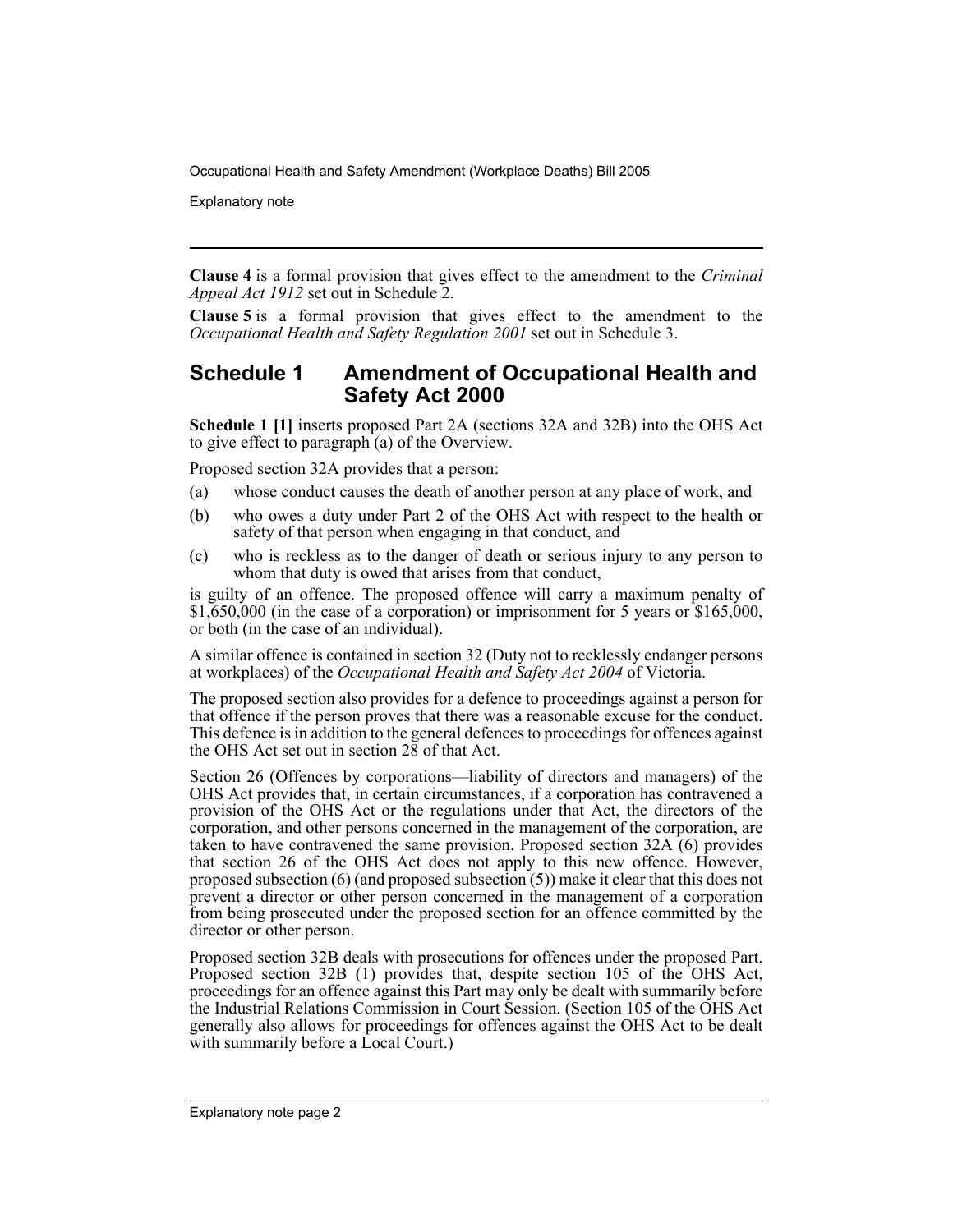Explanatory note

Proposed section 32B (2) provides that, despite section 106 of the OHS Act, proceedings for an offence against the proposed Part may be instituted only with the written consent of a Minister of the Crown or by an inspector appointed under the OHS Act. (Section 106 of the OHS Act generally also allows proceedings for offences against the OHS Act to be instituted by the secretary of an industrial organisation of employees any member or members of which are concerned in the matter to which the proceedings relate or with the written consent of an officer prescribed by the regulations.)

However, proposed section 32B (3) provides that any person who would, but for proposed section 32B (2), have been entitled to institute proceedings for such an offence may make a written application to the WorkCover Authority for a statement of the reasons why proceedings for an offence have not been instituted in respect of alleged conduct that may constitute such an offence. The WorkCover Authority is then required to provide a statement of those reasons to the applicant as soon as practicable after the application is made, unless the alleged conduct has been referred to the Director of Public Prosecutions for consideration of the institution of proceedings.

Proposed section 32B (4) provides that section 197A of the *Industrial Relations Act 1996*, which allows appeals against acquittals in certain proceedings for offences against occupational health and safety legislation, does not apply to an offence against the proposed Part.

**Schedule 1 [2]** amends Schedule 3 to the OHS Act so as to permit the making of regulations of a savings and transitional nature consequent on the enactment of the proposed Act.

### **Schedule 2 Amendment of Criminal Appeal Act 1912**

**Schedule 2** inserts proposed section 5AG into the *Criminal Appeal Act 1912* to give effect to paragraph (b) of the Overview.

Proposed section 5AG provides that a person convicted of an offence under proposed section 32A of the OHS Act and sentenced to any term of imprisonment by the Industrial Relations Commission in Court Session (including a sentence imposed on appeal) may appeal to the Court of Criminal Appeal against the person's conviction (including any sentence imposed). Such a person may not appeal under the proposed section unless the person has first exercised any right the person has to appeal to the Full Bench of the Industrial Relations Commission in Court Session under the *Industrial Relations Act 1996*.

The Court of Criminal Appeal, in proceedings before it on an appeal under the proposed section, may confirm the determination made by the Industrial Relations Commission in Court Session or may order that the determination made by the Industrial Relations Commission in Court Session be vacated and make any determination that the Industrial Relations Commission in Court Session could have made on the evidence heard on appeal.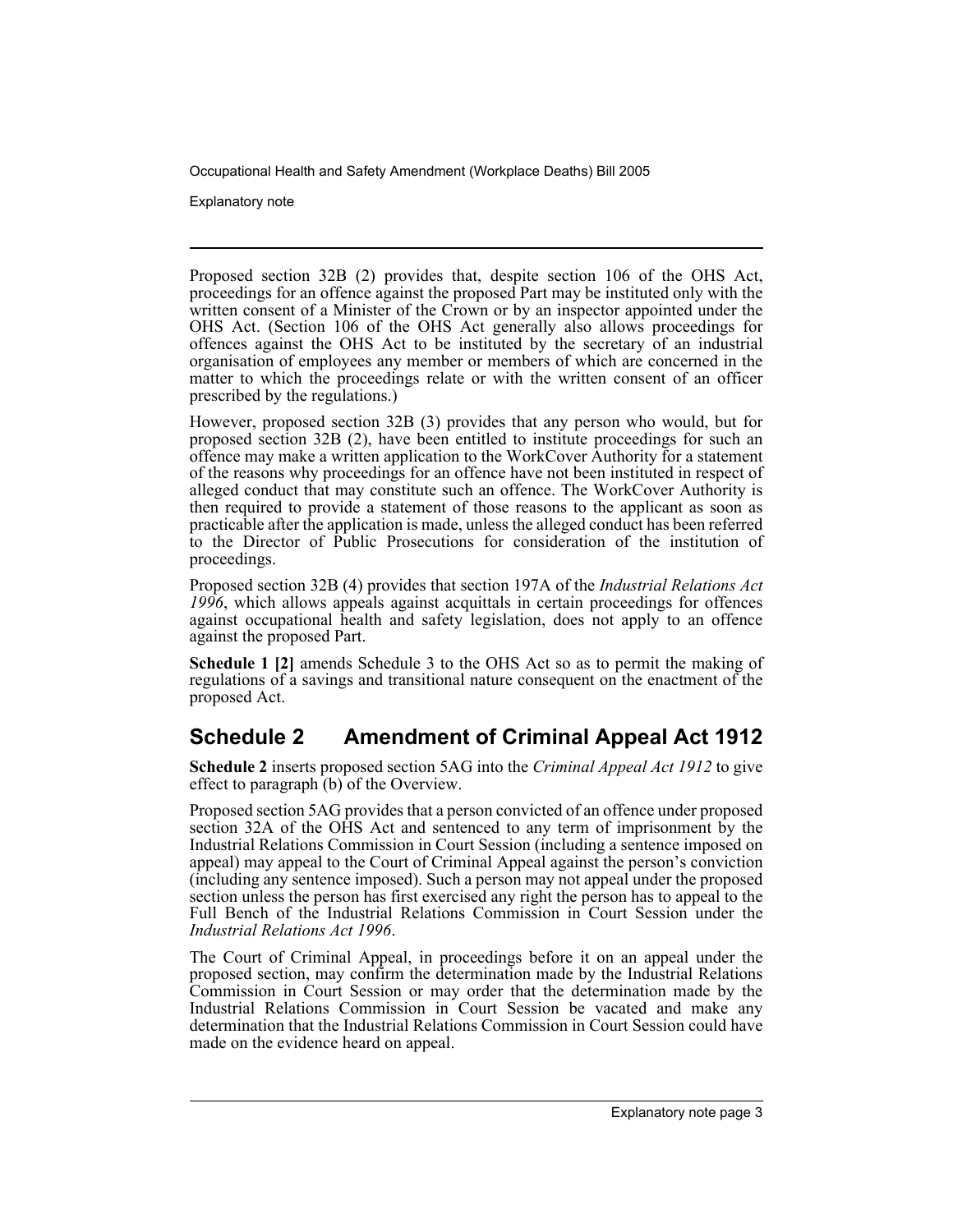Explanatory note

#### **Schedule 3 Amendment of Occupational Health and Safety Regulation 2001**

**Schedule 3** makes a consequential amendment to clause 358 of the Regulation to provide, pursuant to section 133 of the OHS Act, for the construction of references in proposed section 32B for the giving of reasons by WorkCover in connection with a decision not to prosecute for the proposed offence under section 32B in relation to mines. In the case of mines the function will be exercised by the Department responsible to the Minister for Mineral Resources who has administration of the OHS Act in relation to mines.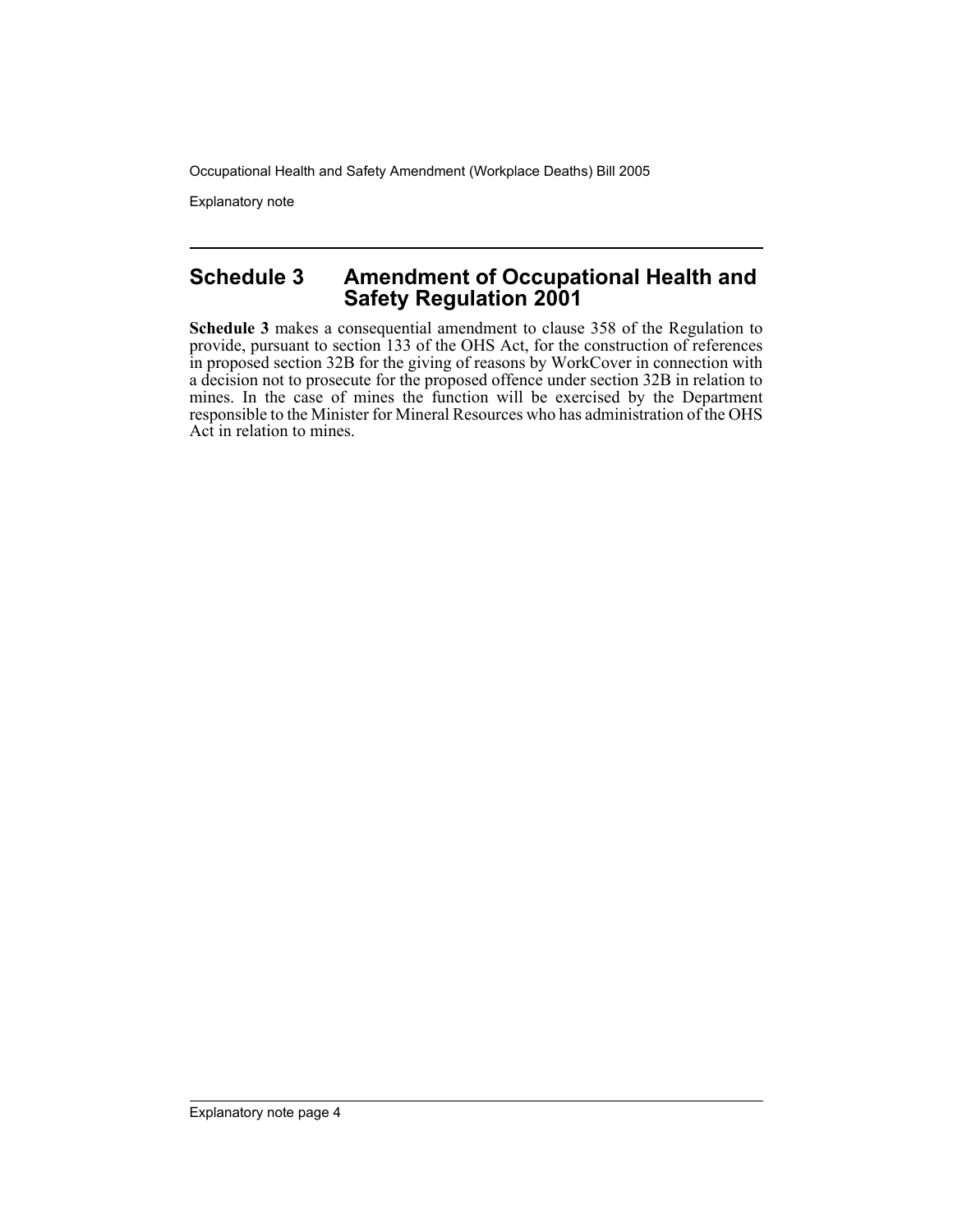First print



New South Wales

## **Occupational Health and Safety Amendment (Workplace Deaths) Bill 2005**

## **Contents**

|            |                                                                | Page |
|------------|----------------------------------------------------------------|------|
|            | Name of Act                                                    |      |
| 2          | Commencement                                                   | 2    |
| 3          | Amendment of Occupational Health and Safety Act 2000<br>No 40  | 2    |
| 4          | Amendment of Criminal Appeal Act 1912 No 16                    | 2    |
| 5.         | Amendment of Occupational Health and Safety<br>Regulation 2001 | 2    |
| Schedule 1 | Amendment of Occupational Health and Safety Act 2000           | 3    |
| Schedule 2 | Amendment of Criminal Appeal Act 1912                          | 6    |
| Schedule 3 | Amendment of Occupational Health and Safety<br>Regulation 2001 |      |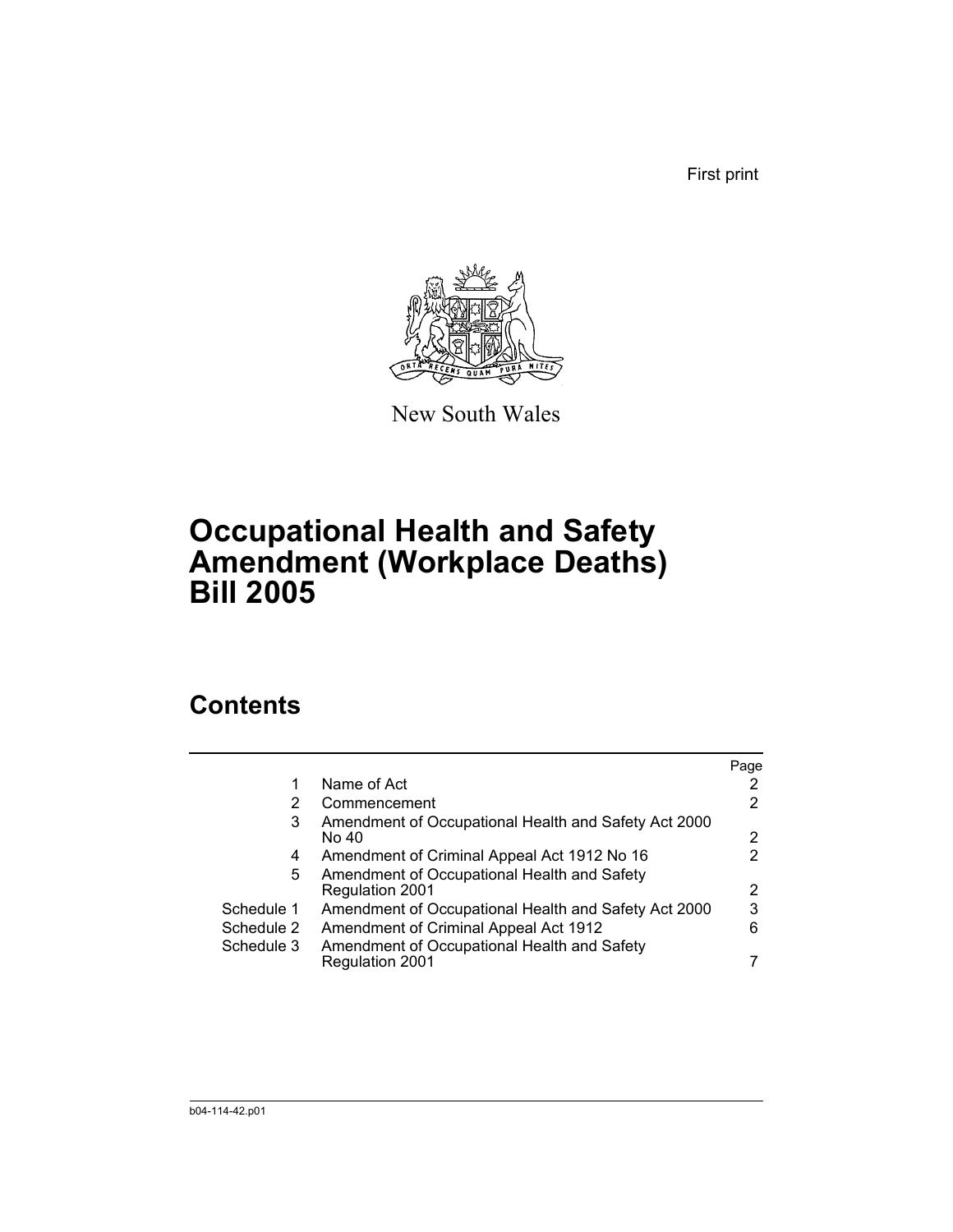**Contents** 

Page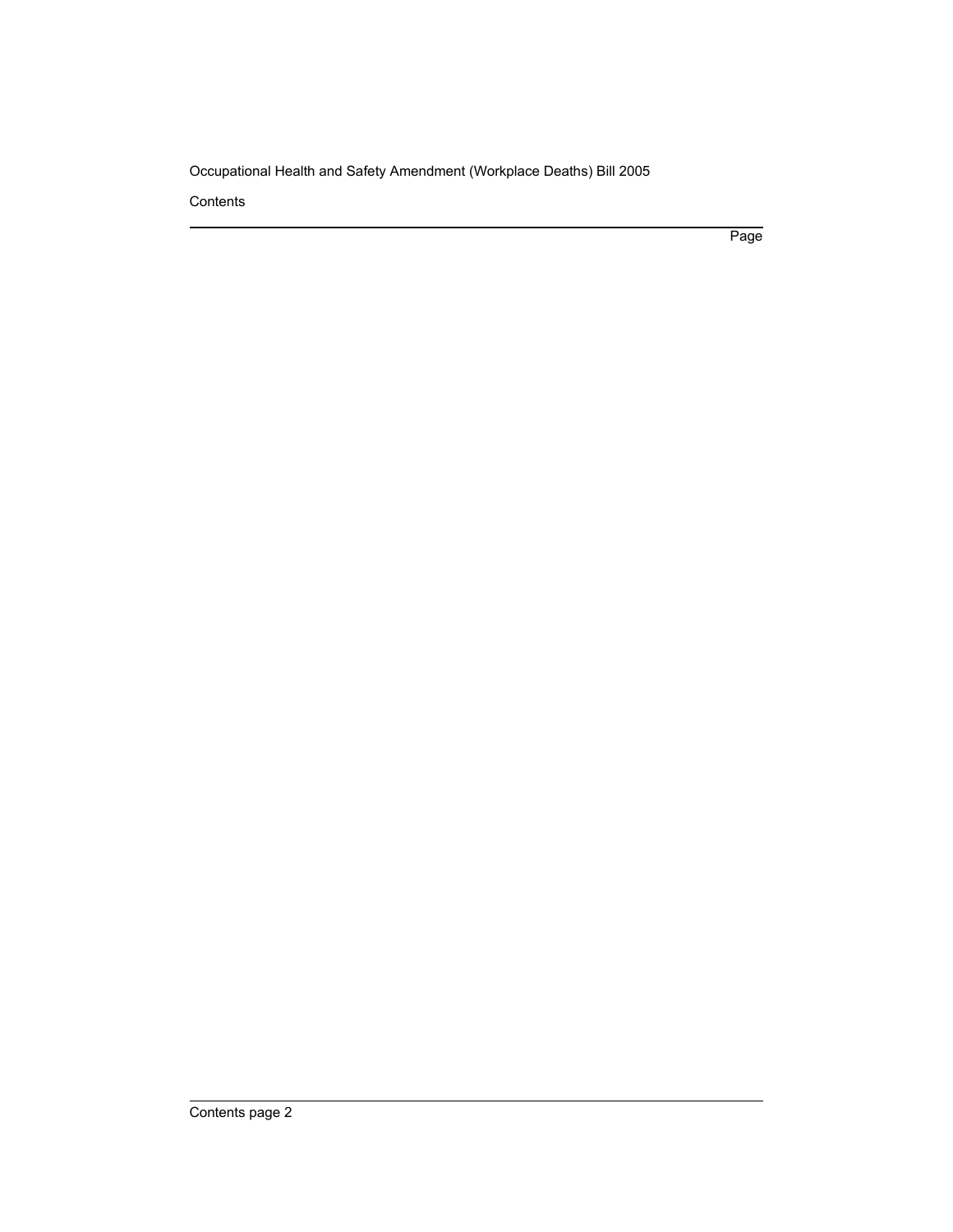

New South Wales

## **Occupational Health and Safety Amendment (Workplace Deaths) Bill 2005**

No , 2005

#### **A Bill for**

An Act to amend the *Occupational Health and Safety Act 2000* to make it an offence for a person who owes a duty under Part 2 of that Act to engage in reckless conduct that causes death at a workplace; and to amend the *Criminal Appeal Act 1912* to provide for appeals in connection with a conviction for such an offence to the Court of Criminal Appeal.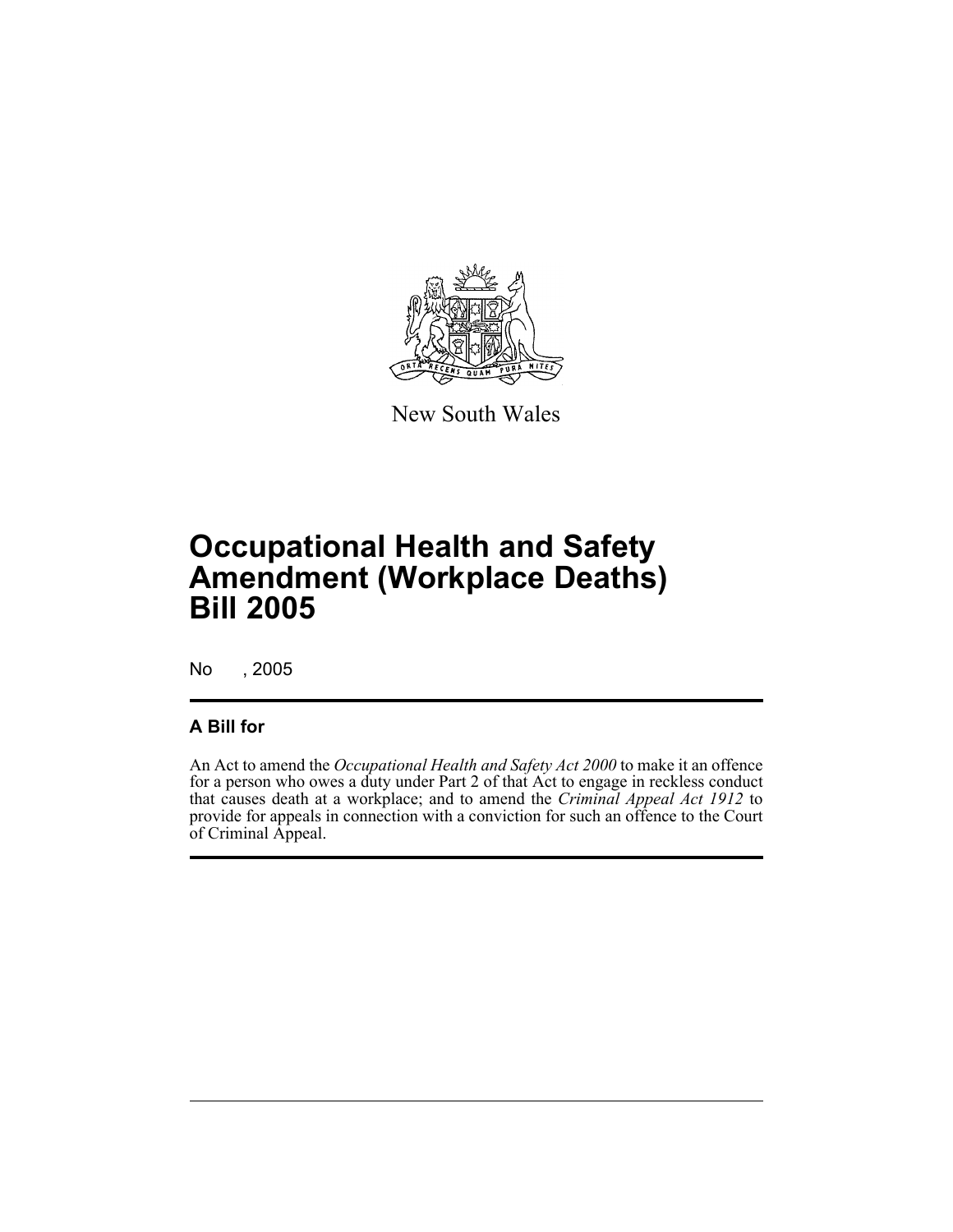<span id="page-7-3"></span><span id="page-7-2"></span><span id="page-7-1"></span><span id="page-7-0"></span>

|             | The Legislature of New South Wales enacts:                                                 | 1                   |
|-------------|--------------------------------------------------------------------------------------------|---------------------|
| 1           | <b>Name of Act</b>                                                                         | 2                   |
|             | This Act is the Occupational Health and Safety Amendment (Workplace<br>Deaths) Act 2005.   | 3<br>$\overline{4}$ |
| $\mathbf 2$ | Commencement                                                                               | 5                   |
|             | This Act commences on the date of assent.                                                  | 6                   |
| 3           | Amendment of Occupational Health and Safety Act 2000 No 40                                 | $\overline{7}$      |
|             | The <i>Occupational Health and Safety Act 2000</i> is amended as set out in<br>Schedule 1. | 8<br>9              |
| 4           | Amendment of Criminal Appeal Act 1912 No 16                                                | 10                  |
|             | The Criminal Appeal Act 1912 is amended as set out in Schedule 2.                          | 11                  |
| 5           | <b>Amendment of Occupational Health and Safety Regulation 2001</b>                         | 12                  |
|             | The Occupational Health and Safety Regulation 2001 is amended as set<br>out in Schedule 3. | 13<br>14            |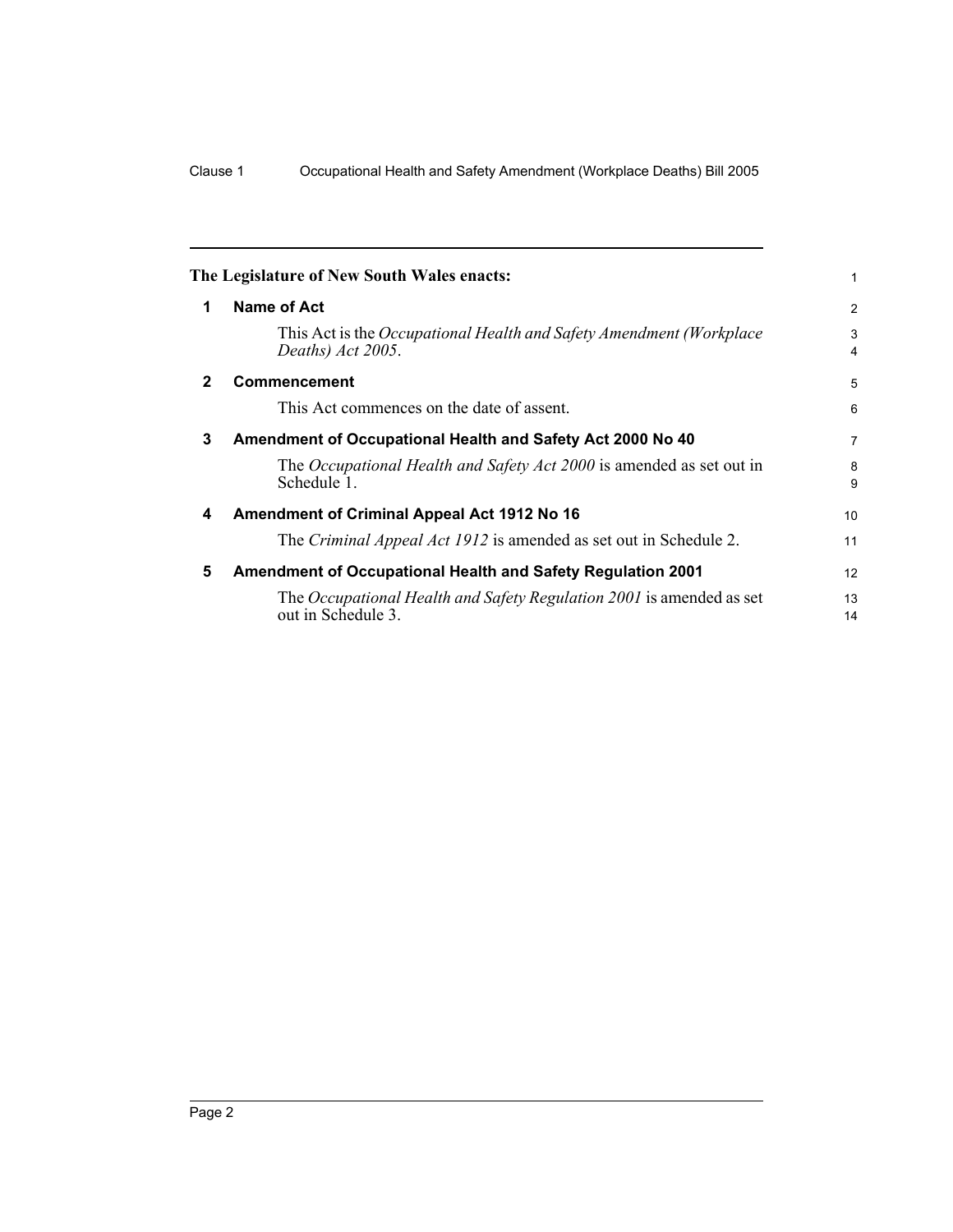Amendment of Occupational Health and Safety Act 2000 Schedule 1

<span id="page-8-0"></span>

| <b>Schedule 1</b> |         | <b>Amendment of Occupational Health and</b><br><b>Safety Act 2000</b> |          | 1<br>2                                                                                                                                                                                                           |                     |
|-------------------|---------|-----------------------------------------------------------------------|----------|------------------------------------------------------------------------------------------------------------------------------------------------------------------------------------------------------------------|---------------------|
|                   |         |                                                                       |          | (Section 3)                                                                                                                                                                                                      | 3                   |
| [1]               | Part 2A |                                                                       |          |                                                                                                                                                                                                                  | 4                   |
|                   |         | Insert after Part 2:                                                  |          |                                                                                                                                                                                                                  | 5                   |
|                   |         |                                                                       |          | Part 2A Workplace deaths-offence                                                                                                                                                                                 | 6                   |
|                   | 32A     | duties                                                                |          | Reckless conduct causing death at workplace by person with OHS                                                                                                                                                   | $\overline{7}$<br>8 |
|                   |         | (1)                                                                   |          | In this section:                                                                                                                                                                                                 | 9                   |
|                   |         |                                                                       |          | <i>conduct</i> includes acts or omissions.                                                                                                                                                                       | 10                  |
|                   |         | (2)                                                                   |          | A person:                                                                                                                                                                                                        | 11                  |
|                   |         |                                                                       | (a)      | whose conduct causes the death of another person at any<br>place of work, and                                                                                                                                    | 12<br>13            |
|                   |         |                                                                       | (b)      | who owes a duty under Part 2 with respect to the health or<br>safety of that person when engaging in that conduct, and                                                                                           | 14<br>15            |
|                   |         |                                                                       | (c)      | who is reckless as to the danger of death or serious injury<br>to any person to whom that duty is owed that arises from<br>that conduct,                                                                         | 16<br>17<br>18      |
|                   |         |                                                                       |          | is guilty of an offence.                                                                                                                                                                                         | 19                  |
|                   |         |                                                                       |          | Maximum penalty:                                                                                                                                                                                                 | 20                  |
|                   |         |                                                                       | (a)      | in the case of a corporation— $15,000$ penalty units, or                                                                                                                                                         | 21                  |
|                   |         |                                                                       | (b)      | in the case of an individual—imprisonment for 5 years or<br>1,500 penalty units, or both.                                                                                                                        | 22<br>23            |
|                   |         |                                                                       |          | Note. Section 17 of the Crimes (Sentencing Procedure) Act 1999<br>provides, at the enactment of this Act, that the value of a penalty unit is<br>\$110. Accordingly, the above maximum penalties are as follows: | 24<br>25<br>26      |
|                   |         |                                                                       | (a)      | in the case of a corporation-\$1,650,000,                                                                                                                                                                        | 27                  |
|                   |         |                                                                       | (b)      | in the case of an individual-\$165,000 or imprisonment for 5<br>years, or both.                                                                                                                                  | 28<br>29            |
|                   |         | (3)                                                                   | conduct. | It is a defence to any proceedings against a person for that offence<br>if the person proves that there was a reasonable excuse for the                                                                          | 30<br>31<br>32      |
|                   |         |                                                                       | Act.     | Note. Section 28 provides general defences for any offence against the                                                                                                                                           | 33<br>34            |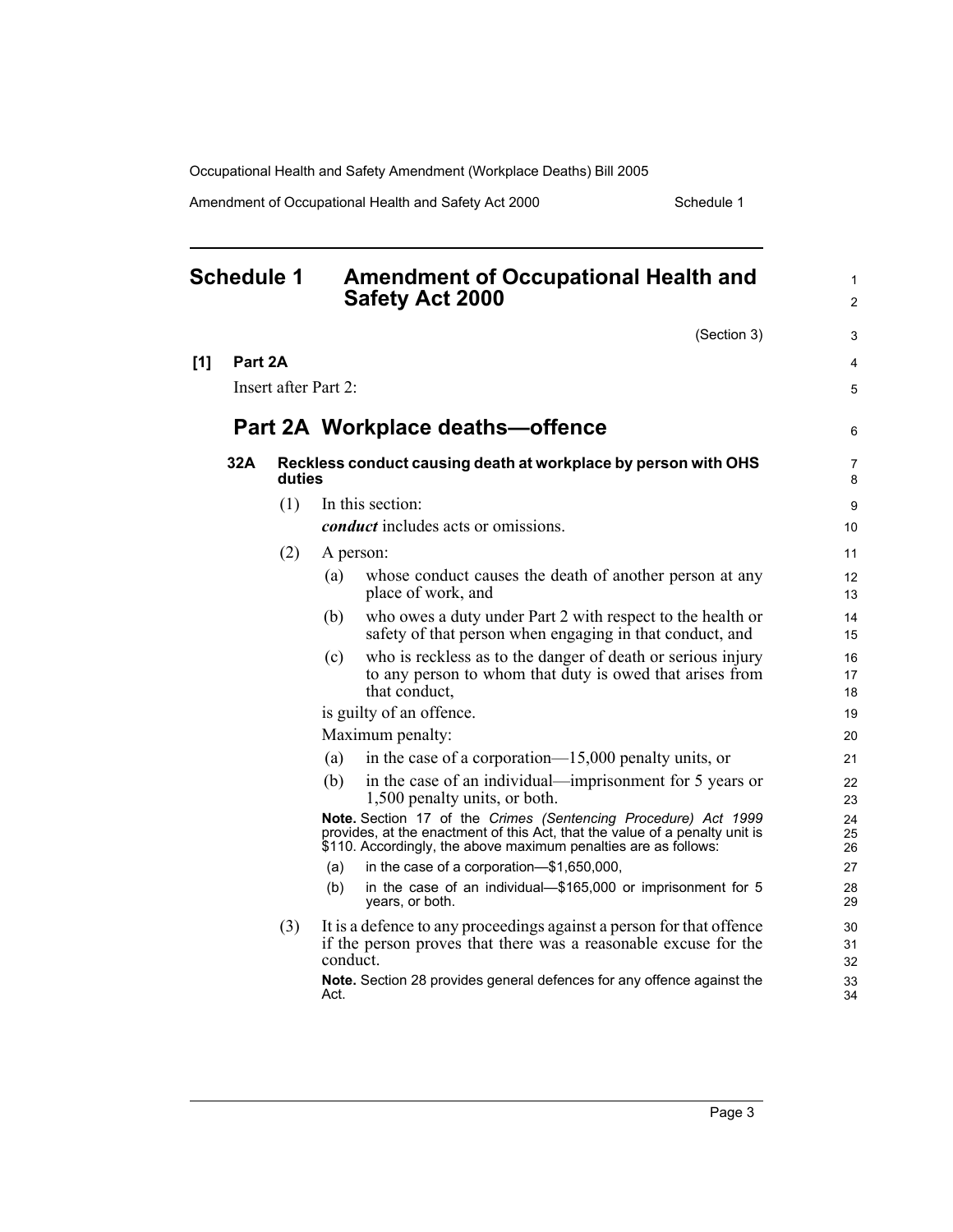- (4) For the purposes of this section:
	- (a) a person's conduct causes death if it substantially contributes to the death, and

- (b) the death of a person is taken to have been caused at a place of work if the person is injured at the place of work but dies elsewhere as a result of the injury, and
- (c) it does not matter that the conduct that causes death did not occur at the place of work.
- (5) If a corporation owes a duty under Part 2 with respect to the health or safety of any person, any director or other person concerned in the management of the corporation is taken also to owe that duty for the purposes of subsection (2).
- (6) Section 26 (Offences by corporations—liability of directors and managers) does not apply to an offence against this section. However, this does not prevent a director or other person concerned in the management of a corporation from being prosecuted under this section for an offence committed by the director or other person.

#### **32B Prosecution for offences under this Part**

- (1) Proceedings for an offence against this Part may only be dealt with summarily before the Industrial Relations Commission in Court Session, despite anything to the contrary in section 105.
- (2) Proceedings for an offence against this Part may be instituted only with the written consent of a Minister of the Crown or by an inspector, despite anything to the contrary in section 106.
- (3) However, any person who would, but for subsection (2), be entitled to institute proceedings for an offence against this Part may make a written application to WorkCover for a statement of the reasons why proceedings for such an offence have not been instituted in respect of alleged conduct that may constitute such an offence. WorkCover is to provide a statement of those reasons to the applicant as soon as practicable after the application is made, unless the alleged conduct has been referred to the Director of Public Prosecutions for consideration of the institution of proceedings.
- (4) Section 197A (Appeals against acquittals in proceedings for offences against occupational health and safety legislation) of the *Industrial Relations Act 1996* does not apply to an offence against this Part.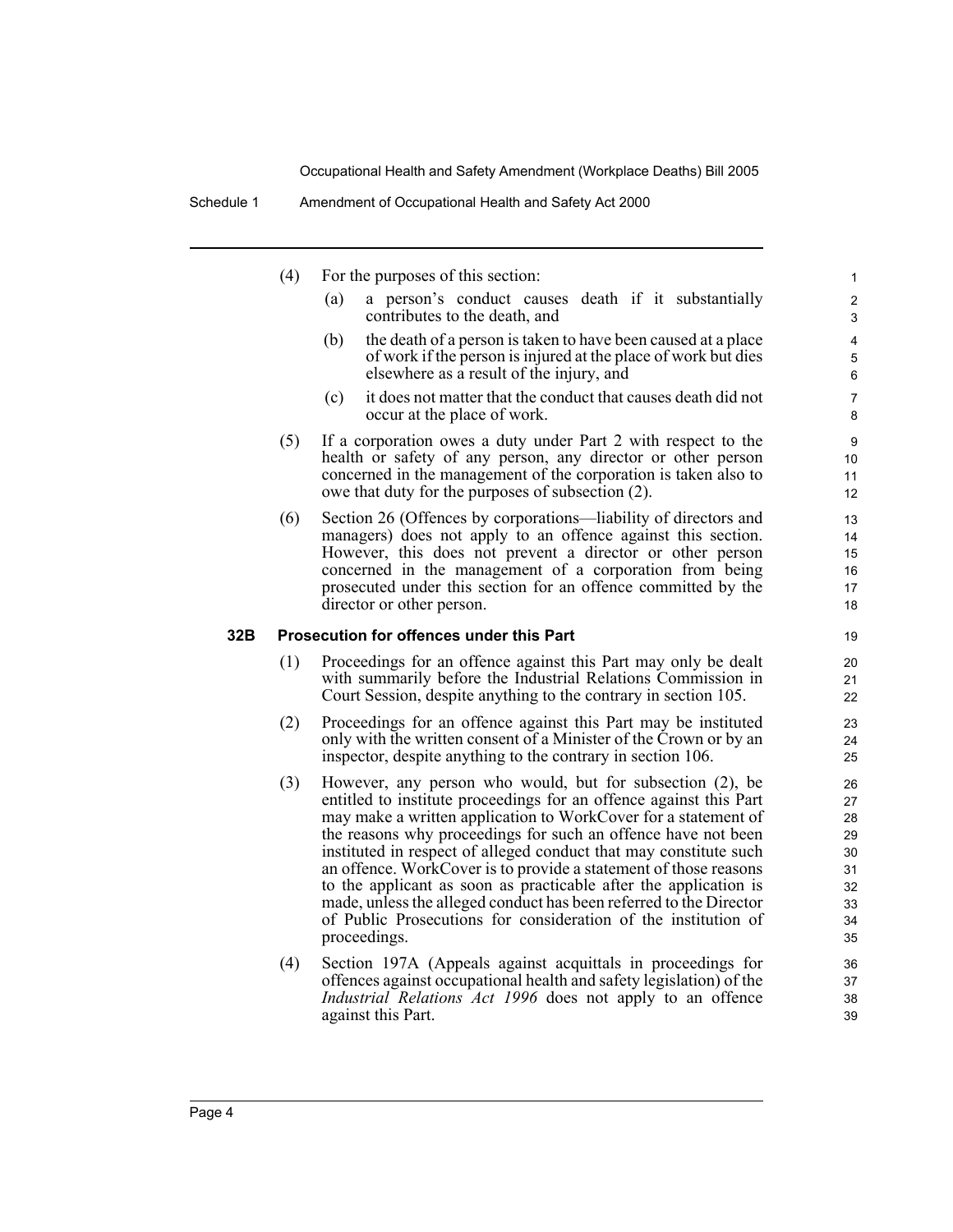Occupational Health and Safety Amendment (Workplace Deaths) Bill 2005 Amendment of Occupational Health and Safety Act 2000 Schedule 1

| Schedule 3 Savings, transitional and other provisions                          |                     |
|--------------------------------------------------------------------------------|---------------------|
| Insert at the end of clause $1(1)$ :                                           | $\mathcal{P}$       |
| Occupational Health and Safety Amendment (Workplace Deaths)<br><i>Act</i> 2005 | 3<br>$\overline{4}$ |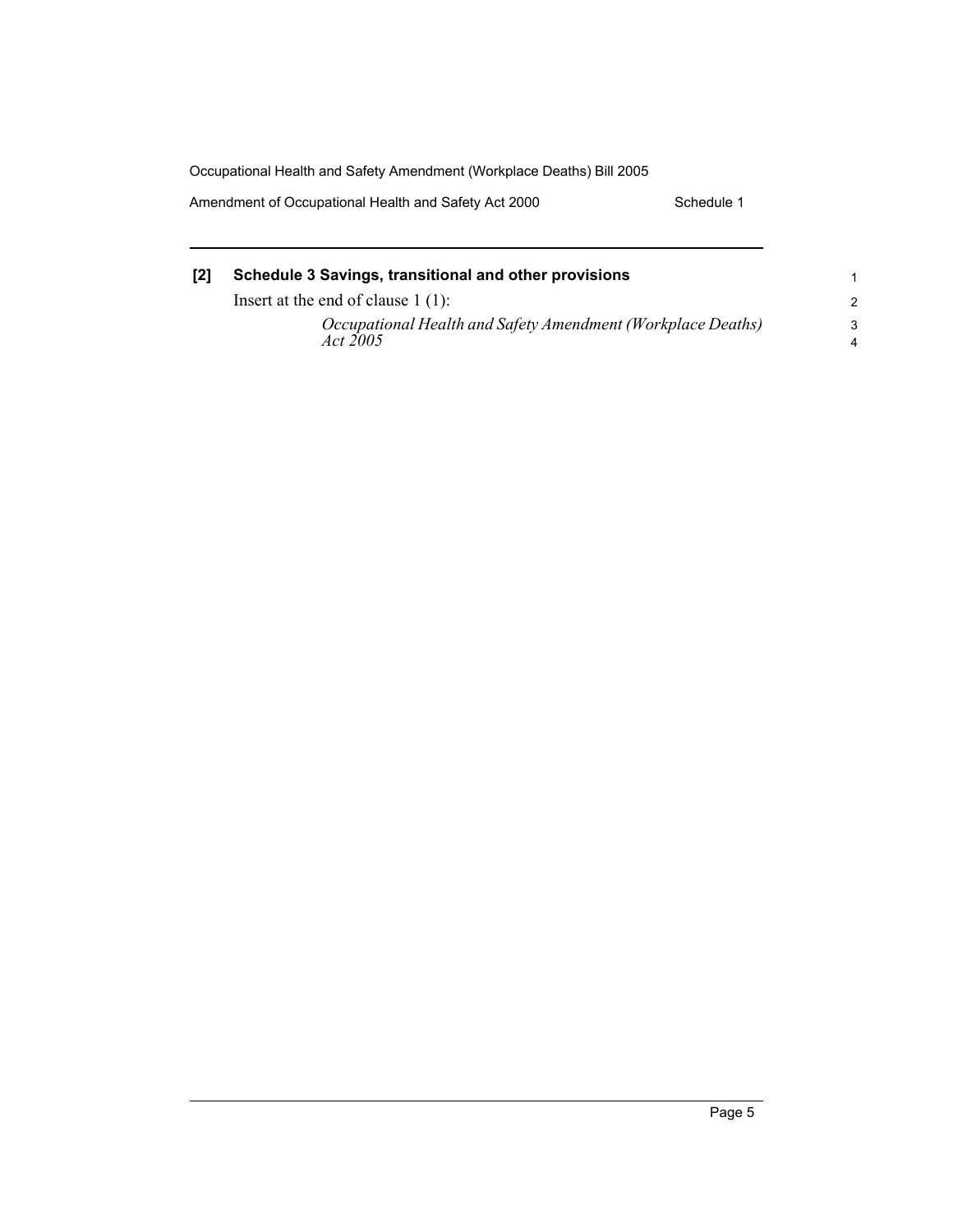Schedule 2 Amendment of Criminal Appeal Act 1912

### <span id="page-11-0"></span>**Schedule 2 Amendment of Criminal Appeal Act 1912**

(Section 4)

1

2

|     | <b>Section 5AG</b>                                                                                        |                                                                                                                                                                                                                                                                                                                                                                                                                                                        | 3                                                   |  |
|-----|-----------------------------------------------------------------------------------------------------------|--------------------------------------------------------------------------------------------------------------------------------------------------------------------------------------------------------------------------------------------------------------------------------------------------------------------------------------------------------------------------------------------------------------------------------------------------------|-----------------------------------------------------|--|
|     |                                                                                                           | Insert after section 5AF:                                                                                                                                                                                                                                                                                                                                                                                                                              | 4                                                   |  |
| 5AG | Appeal in certain criminal cases dealt with by Industrial Relations<br><b>Commission in Court Session</b> |                                                                                                                                                                                                                                                                                                                                                                                                                                                        |                                                     |  |
|     | (1)                                                                                                       | A person convicted of an offence under section 32A of the<br>Occupational Health and Safety Act 2000 and sentenced to any<br>term of imprisonment by the Industrial Relations Commission in<br>Court Session (including a sentence imposed on appeal) may<br>appeal under this Act to the Court of Criminal Appeal against:                                                                                                                            | $\overline{7}$<br>8<br>$\boldsymbol{9}$<br>10<br>11 |  |
|     |                                                                                                           | the person's conviction, or<br>(a)<br>(b)<br>the sentence passed on the person's conviction.                                                                                                                                                                                                                                                                                                                                                           | 12<br>13                                            |  |
|     | (2)                                                                                                       | A person may not appeal under this section to the Court of<br>Criminal Appeal unless the person has first exercised any right<br>the person has to appeal to the Full Bench of the Industrial<br>Relations Commission in Court Session under the <i>Industrial</i><br>Relations Act 1996.                                                                                                                                                              | 14<br>15<br>16<br>17<br>18                          |  |
|     | (3)                                                                                                       | The Court of Criminal Appeal, in proceedings before it on an<br>appeal under this section, may confirm the determination made<br>by the Industrial Relations Commission in Court Session or may<br>order that the determination made by the Industrial Relations<br>Commission in Court Session be vacated and make any<br>determination that the Industrial Relations Commission in Court<br>Session could have made on the evidence heard on appeal. | 19<br>20<br>21<br>22<br>23<br>24<br>25              |  |
|     | (4)                                                                                                       | This section has effect despite section 179 (Finality of decisions)<br>of the Industrial Relations Act 1996.                                                                                                                                                                                                                                                                                                                                           | 26<br>27                                            |  |
|     |                                                                                                           |                                                                                                                                                                                                                                                                                                                                                                                                                                                        |                                                     |  |